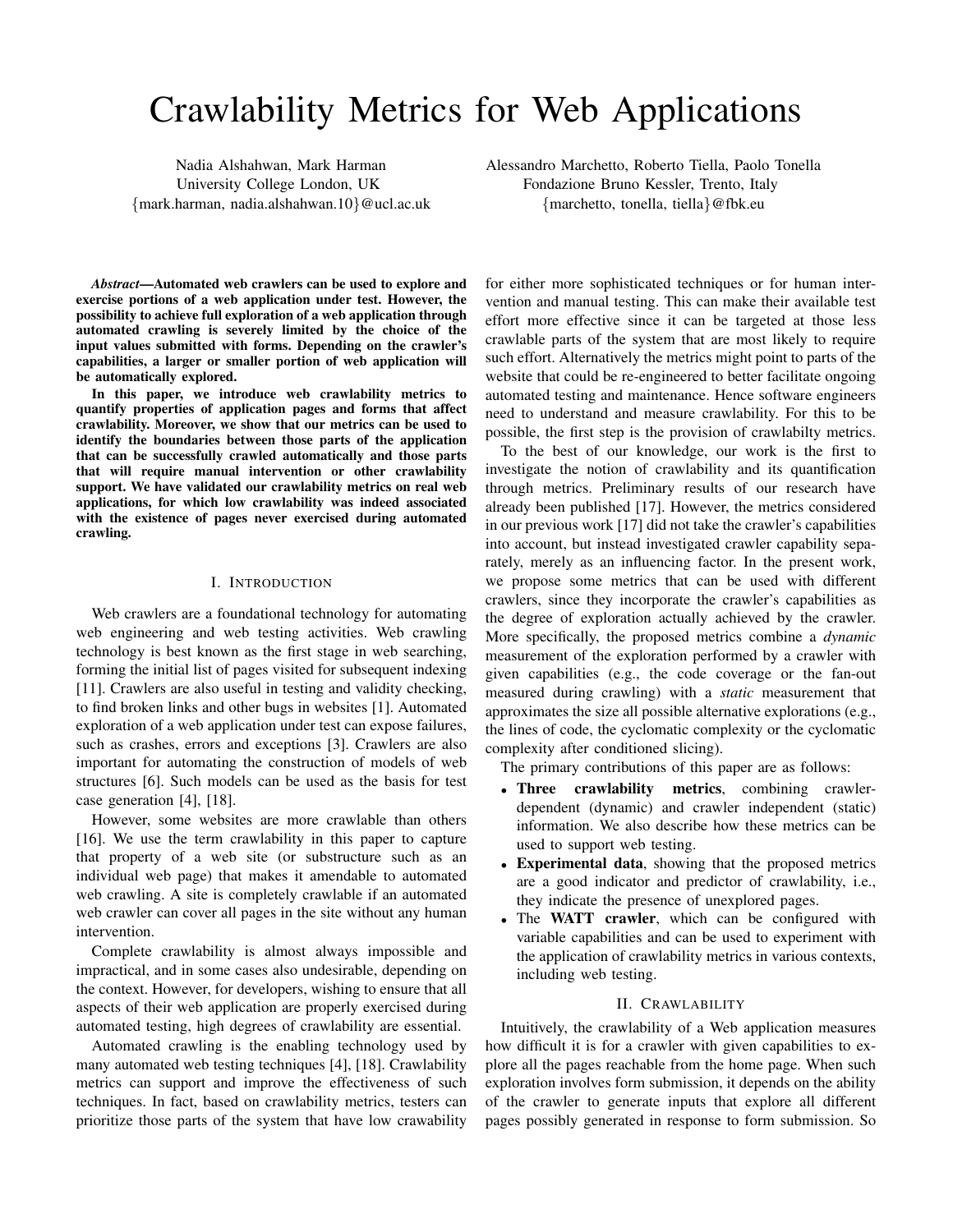it depends on the input generation capabilities of the crawler. It also depends on the notion of "different" pages generated in response to a form submission, in that different concrete pages may be indeed instances of the same "conceptual" page, differing just by some irrelevant details about the displayed information (e.g., date and time information shown at the top of the page).

Hence, instead of an absolute definition of crawlability, we give a definition which is relative to: (1) the conceptual model of the pages to be crawled; and, (2) the crawler's capabilities:

*a)* [Conceptual Web application model]*:* we consider a conceptual Web application model containing the set of conceptual client pages the Web application can provide to the user. A conceptual client page represents an equivalence class of all concrete pages that are conceptually regarded as equivalent. The model may also include the server side components that generate the conceptual client pages, as well as the *submission* relationship between forms contained in client pages and the associated server side actions.

The UML Conallen model [9] of a Web application is an example of a conceptual model that is pretty close to the one referenced in this work. Client pages are not distinguished by the concrete content, which may vary from time to time. Rather, they are characterized by their conceptual role in the application. Multiple different concrete pages may be actually instances of the same conceptual page. For example, the concrete content of the result of a search may vary from time to time, but conceptually there is just one client page, showing the *search result*.

*b)* [Crawler's capabilities]*:* we characterize a crawler by its specific crawling capabilities. Such capabilities include the algorithm used to generate input data when forms are to be filled-in to continue the exploration of the Web application and the algorithm used to recognize equivalent pages that should not be crawled again.

Common crawler's capabilities include generation of: (1) random strings; (2) legal (test) credentials; (3) numbers; (4) emails; (5) dates. Common criteria used by crawlers to decide whether a page has already been explored or not (i.e., whether two pages instantiate the same conceptual page) are: (1) page name or title; (2) string comparison (e.g., page diff); (3) tree comparison, considering the HTML parse trees of the pages.

# *A. Definition of crawlability*

*c)* [Crawlability of a Web application]*:* The crawlability of a Web application is the degree to which a crawler with given capabilities is able to explore all conceptual client pages in the conceptual model of the Web application.

*d)* [Crawlability of a form]*:* The crawlability of a form is the degree to which a crawler with given capabilities is able to explore all conceptual client pages produced in response to form submission, as in the conceptual model of the Web application.

Forms and form submission represent the main source of low crawlability (in fact, links are easily explored by crawlers), hence in the following we focus on form crawlability, under the assumption that once the crawlability of all forms is determined (estimated), the crawlability of the whole Web application can be also determined by aggregating the values computed for forms.

# *B. Metrics*

Since usually the conceptual model of the Web application being crawled is unavailable, it is not possible to measure crawlability directly, by running the crawler and measuring the proportion of conceptual client pages (in the model) that are explored by the crawler after a given amount of time.

Typically, we are interested in the crawlability of a Web application for which no conceptual model is available, but for which we have the possibility to run a given crawler and to compute static and dynamic metrics to estimate the application/form crawlability.

In this case, crawlability is measured indirectly. Dynamic and static metrics computed for the Web application are used to characterize its crawlability. These metrics are actually *indicators* (or indirect measures) of crawlability, the validity of which must be assessed empirically (see Section V of this paper). The basic idea is to estimate crawlability of a form from the ratio of two quantities: (1) a dynamically-determined metrics related to pages the crawler actually discovered behind a form, when trying different inputs at runtime; and, (2) a statically-determined metrics related to all pages that can be generated on the server-side as a response to a form submission,

*1) Static metrics:* Crawlability of forms depends crucially on how input values are processed by the server-side code. Typically, on the server side input values are first validated and only when valid they trigger the generation of new pages. Moreover, under different conditions, different (conceptual) pages are produced. In fact, the server side code generates the next client page depending on the submitted input (we assume the session state to be part of the input). The existence of different page generation statements that are executed under different conditions is an indicator of a server side component which produces different (conceptual) pages depending on the input values it receives upon form submission. In order to quantify such a variety of behaviors of the server code, we consider three metrics, having an increasing degree of sophistication:

The first, simplest metric that characterize the number of pages potentially generated is just the number of statements in the server script activated by the submission of a form:

• STM [Statements]: Number of statements that can be potentially executed to process the requests coming from a client-side form.

To compute STM we consider also the server components (e.g., functions) transitively invoked by the script handling the form. We resort to a simple static dependency analysis to discover such indirectly needed components. These constribute to the STM count.

The second metric we consider is McCabe's cyclomatic complexity, which measures the number of independent paths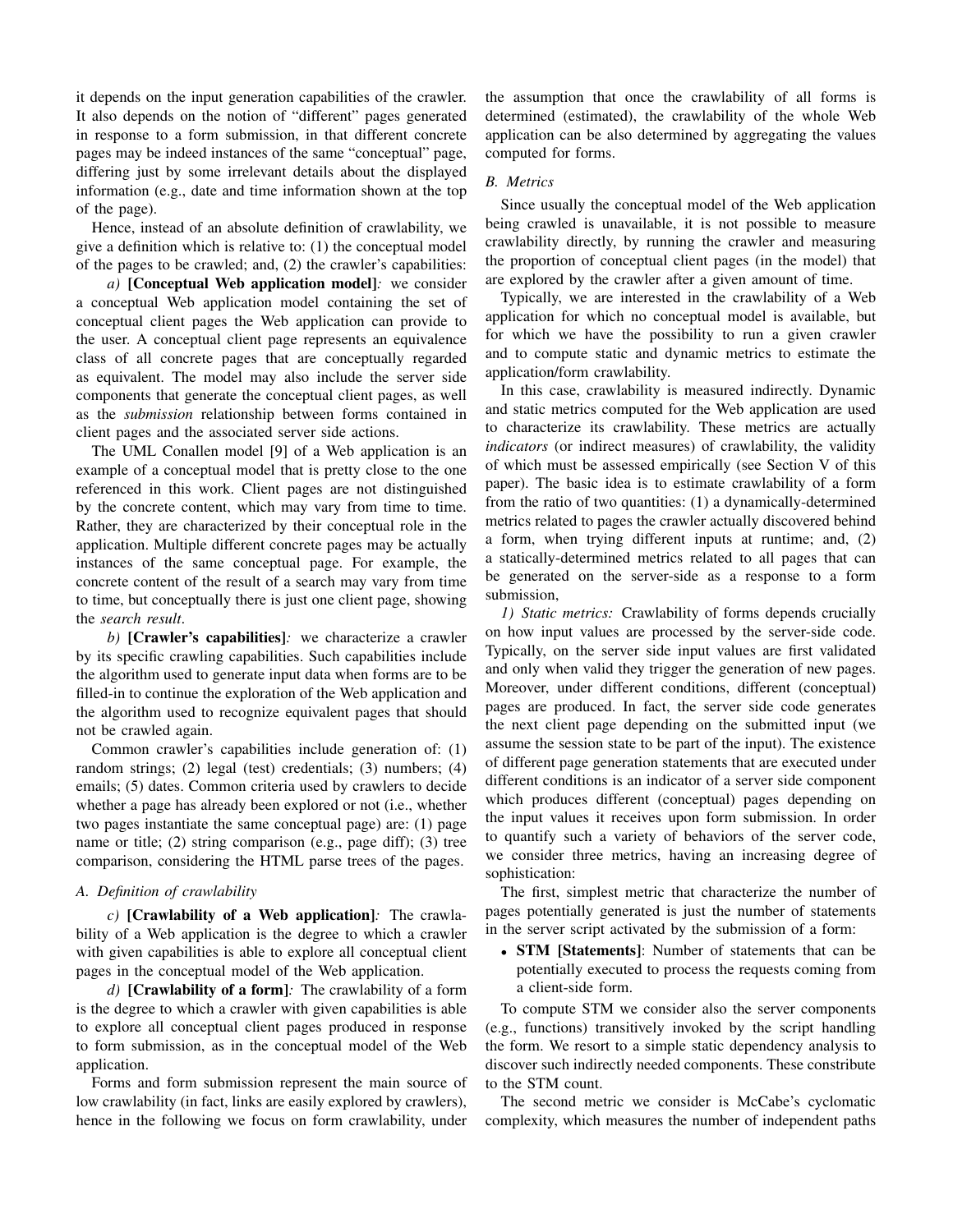in a program. Specifically, we use an interprocedural variant of the cyclomatic complexity, which includes also the contribution from transitively called functions, consistently with how STM is computed.

• ICC [Interprocedural Computational Complexity]: Number of independent paths in the interprocedural control flow graph.

In practice, for programming languages with no unconditioned jumps, we can obtain the number of independent paths of each procedure as the number of conditional and loop statements, incremented by 1. However, for called functions the increment is not applied, since the base execution path is already accounted for in the main component.

Sometimes, a single server side component manages different form submissions at the same time, or handles the same form submission differently, depending on the session state and hidden parameter values. In such cases, different statements will be responsible for processing the input received from different forms or from the same form under different session/hidden variable states. Such input will lead to different client page generation statements. In order to determine which portion of the server component is responsible for managing each alternative form/state, we take advantage of program slicing [14]. Specifically, we use conditioned program slicing [8] to determine the portion of the server side code that is executed when session and hidden parameters assume given, constant values. We then compute the interprocedural cyclomatic complexity on such conditioned slice, under the assumption that this is a substantially improved estimate of the independent page generation paths activated by a given form.

• SICC [Sliced Interprocedural Cyclomatic Complexity]: ICC computed on the conditioned slice of the main server component activated by form submission.

Let us consider the PHP server component shown in Figure 1. The component is both in charge of (a) presenting a form to allow a new user to register to a web application; and, (b) validating form values submitted by the user and possibly creating a new user in the system.

Looking at the code, we can see that if the component is activated by an HTTP-GET request, the "registration" form is presented to the user (line 20). If an HTTP-POST request is submitted instead, form parameters are checked and if they are correct, the actual registration task is executed (code not shown) and the user is directed to a confirmation page.

When an HTTP-POST request is submitted, \$\_SERVER["REQUEST\_METHOD"] is set to "POST" and \$\_POST["action"] is set to "register" (because of the hidden field 'action' set to 'register' at line 32). When computing the conditioned slice of the main component under these assumption, we obtain that the condition at line 20 evaluates to false, regardless of the user input, hence the 'then' branch can be sliced away; similarly, conditions at lines 35 and 36 evaluate to true; the remaining conditions depend on user inputs. As a result of slicing away all statements

```
1 <?php
2 function valid_data($id,$pwd1,$pwd2) {
3 if (empty($id)) {
4 return "userid must not be empty";
5 }
6 if (preg_match("/[ˆa-zA-Z0-9]/",$id)) {
7 return "userid must contain alphanums only";
8 }
9 if (empty($pwd1) || $pwd1 != $pwd2) {
10 return "passwords must not be empty and must
         be equal";
11 }
12 return NULL;
13 }
14
15 function userid_exists($id) { // ICC=3
16 ... }
17
18 session_start();
19 $request = $_SERVER['REQUEST_METHOD'];
20 if ($request == "GET") {
21 if (!isset($_SESSION['message'])) {
22 $_SESSION['message'] = "";
23 }
24 ?>
25 <h1>New User</h1>
26 <form action="registration.php" method="post">
27 <p style="color:red;"><?php echo $_SESSION['
           message']; ?></p>
28 Name: <input name="userid" type="text"/><br
          />
29 Password: <input name="passwd1" type="
           password"/><br/>
30 Password Confirmation: <input name="passwd2"
            type="password"/><br/>
31 <input type="submit" value="Register"/>
32 <input name="action" type="hidden" value="
           register"/>
33 </form>
34 <?php
35 } else if ($request == "POST") {
36 switch($_POST["action"]) {
37 case "register":
38 $userid = $_POST['userid'];
39 $passwd1 = $_POST['passwd1'];
40 $passwd2 = $_POST['passwd2'];
41 $tmp = valid_data($userid,$passwd1,$passwd2)
           ;
42 if (!is_null($tmp)) {
43 $_SESSION['message']=$tmp;
44 header("Location: registration.php");
45 } else if (userid_exists($userid)) {
46 $_SESSION['message']="user id already
             exists";
47 header("Location: registration.php");
48 } else {
49 $_SESSION['message']="";
50 $_SESSION['userid'] = $userid;
51 // registration code ...
52 header("Location: confirm_registration.php
             ");
53 }
54 break;
55 default:
56 header("Location: internal_error.php");
57 }
58 } else {
59 header("Location: internal_error.php");
60 }
61 ?>
```
Fig. 1. Example of PHP component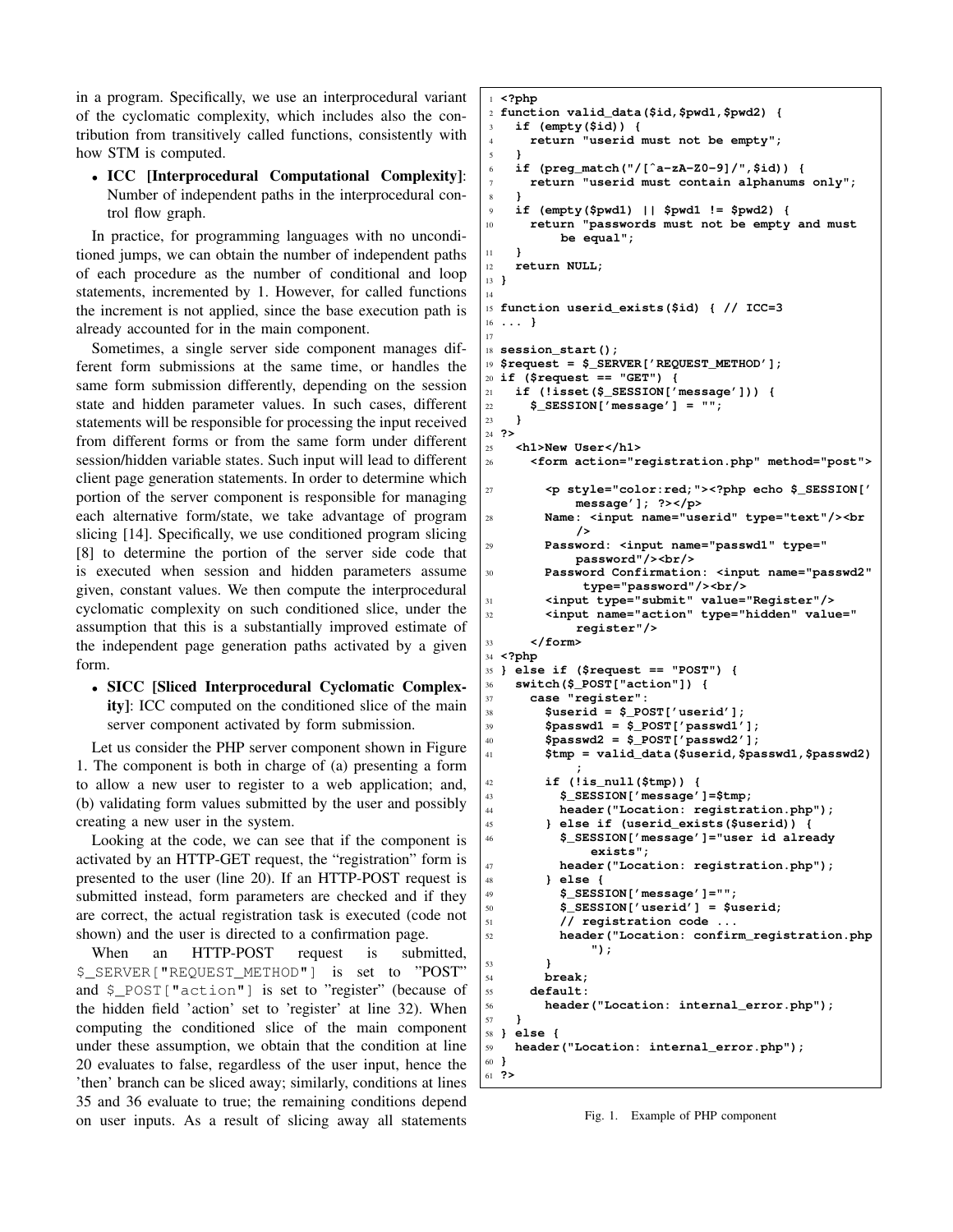between 20 and 35, four conditions are dropped or have a known value (20, 21, 35, 36) in the main component, such that  $SICC = ICC - 4 = 8$ . Similarly, when an HTTP-GET request is submitted, we obtain  $SICC = ICC - 10 = 2$ .

*2) Dynamic metrics:* Static metrics do not account for the ease of exploration of the pages generated by a crawler with given capabilities. In order to take this into account, we define two metrics about the level of exploration reached by a crawler with given capabilities, when it generates input data for a given form.

The first, simpler dynamic metric is:

• CSTM [Covered Statements]: Number of statements of server components executed to process the requests coming from a client-side form.

When a form is exercised by the user in the browser or by a crawler, some server-side components are triggered by the application and some code is executed in order to process and answer the requests coming from the form. It's worth noticing that according to the inputs used in the requests and the state of the application, different pieces of code can be executed. Given a form *f* of an application, to measure CSTM we need to: (i) execute the application by exercising the form *f*, and (ii) profile the execution to collect information about the code statements executed for processing the requests related to the form *f*.

The second dynamic metric we consider is:

• FOUT [Fan OUT]: Number of distinct client pages downloaded by the crawler when a given page/form is reached.

Crawlers with poor capabilities will result in low FOUT values when they reach forms that are hard to crawl.

*3) Crawlability metrics:* To measure crawlability we combine dynamic metrics related to the set of pages actually explored with static metrics, indicating the number of client pages possibly generated when a form is submitted to the server. Specifically, we consider the following three combinations as the most interesting ones:

$$
CRAW_0 = \frac{CSTM}{STM} \tag{1}
$$

$$
CRAW_1 = \frac{FOUT}{ICC} \tag{2}
$$

$$
CRAW_2 = \frac{FOUT}{SICC} \tag{3}
$$

 $CRAW_0$  is the well-known coverage ratio.  $CRAW_1$  and  $CRAW_2$  give the number of distinct client pages explored by a given crawler per independent path in the associated server component.

The variant with SICC makes use of a more precise estimate of the independent paths that can be actually traversed when a form is submitted from a client in a specific state.

#### III. APPLICATION TO WEB TESTING

Testing tools that aim at page coverage are typically based on web crawling [4], [18]. Given a base URL, they automatically navigate links starting from that URL and use automated



Fig. 2. Application of crawlability metrics to web testing

input generation techniques to process forms. The primary three problems with these tools are that: (i) not all forms can be automatically filled by such tools; and (ii) after running them we do not precisely know how much application coverage has been achieved; (iii) it is not clear which application inputs should be changed in order to increase such a coverage. The testing tool is making decisions that could affect page coverage. In particular, the testing tool may generate inadequate inputs when exploring specific areas of the web application. Directing the tester to these areas could be useful to focus the human effort necessary for improving the quality of testing and achieving higher coverage, while saving time and resources.

We propose an application of our crawlability metrics that provides the tester with this kind of information. Crawlability metrics point the tester to certain areas of the application that could possibly lead to new unexplored pages. Furthermore, they guide the tester by better focusing and limiting the manual effort spent during the testing activity.

Figure 2 summarizes the most relevant activities of the proposed framework. The URL for the starting page of the web application under test is provided by the tester and crawling starts from that point. The crawler downloads the web page and identifies any forms it contains. Input values for these forms are automatically generated by taking advantage of the crawler's capabilities. The crawler then submits those inputs and the process is repeated for each encountered page.

In addition to the crawling loop described above, the identified forms are analyzed and crawlability metrics are calculated for each form. Forms are then ranked by increasing crawlability and the ranking is displayed to the tester. Top ranked (least crawlable) forms are further inspected by the tester to determine if additional inputs can be used to extend the web application portion that was explored automatically. The input values provided by the tester are then used to generate additional test cases that could lead to new target pages being covered. These pages are processed in the same way, returning control to the tester when more manual intervention is needed. The process can continue until the tester is satisfied or no new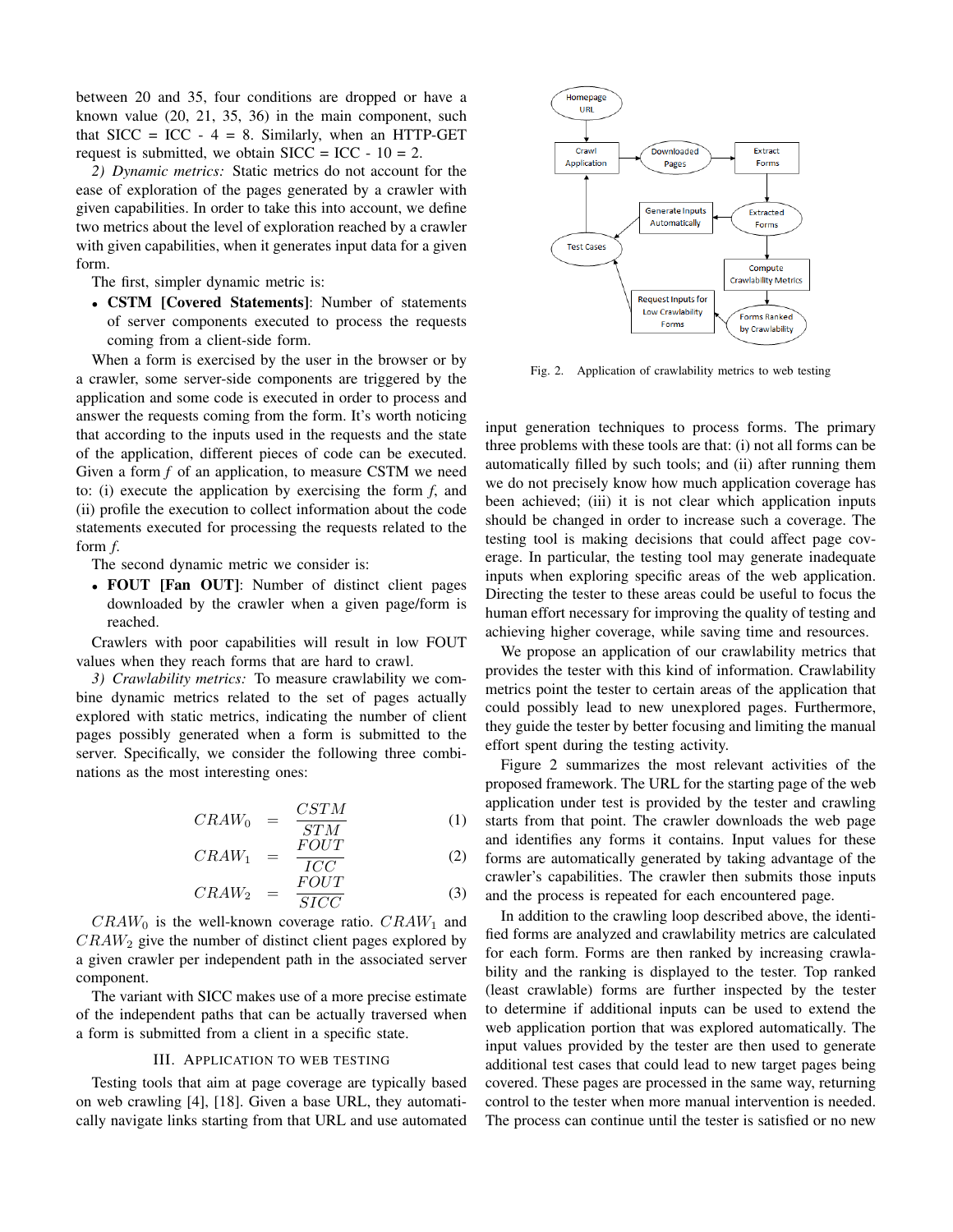

Fig. 3. A simple demonstration of how crawlability metrics can be used to achieve more coverage

pages are encountered.

Figure 3 is a simple demonstration of the result of the approach. Client pages of the web application downloaded automatically by the crawler are represented as UML classes, following the notation by Conallen [9]. A composition relation associates each client page with the forms it contains (e.g., *Page 1* and *Form 2*). Links to navigate from a client page to another are stereotyped as  $\ll$ *link* $\gg$ . The server side code executed in response to form submission is stereotyped as  $\ll$ server $\gg$  and is accessed from forms via  $\ll$ submit $\gg$ relationship (see server code *Script 1*). The client pages constructed in response to form submission by the server code are connected to the server pages via  $\ll$  *build*  $\gg$  relationships (see client page *Page 3*).

When the crawler cannot explore a given page, this is indicated in Figure 3 as a dashed relationship between classes. For instance, *Page 3* is never visited by the crawler and one reason for that could be that the automatically generated input values for *Form 2* do not pass the validation performed on the server (by *Script 2*), such that navigation to *Page 3* does not take place and the user is redirected to *Page 1*. As a consequence of the unreachability of *Page 3*, the client pages *Page 4* and *Page 5* are also never explored by the crawler. When input values are automatically generated for *Form 1*, the executed server code (*Script 1*) constructs the client page *Page 6*, but the crawler fails to make the server code generate another possible client page produced in response to the submission of *Form 2*, i.e., *Page 7*. One reason for that could be that very specific values are required in order for the server code to generate this page and the capabilities of the crawler might be insufficient to generate such inputs (within a reasonable amount of time).

The FOUT metrics for *Form 1* and *Form 2* are in this example  $FOUT(Form1) = FOUT(Form2) = 1$  (the edges to count are the  $\ll$ *build* relationships outgoing from the server code handling each form submission). Let us assume that after conditioned slicing the code in *Script 1* and in *Script* 2 contains two alternative paths, such that  $SICC(Form1) =$  $SICC(Form2) = 2$ . The corresponding values of the crawlability metrics CRAW<sup>2</sup> for *Form 1* and *Form 2* for this example will be  $CRAW_2(Form1) = CRAW_2(Form2) = 0.5$ . In fact, in the first case only half of the client pages generated in response to form submission have been explored, while no new client page has been explored when the second form was crawled (the user is redirected to the home page). By providing additional inputs, the tester may be able to explore also *Page 3*, and from here *Page 4* and *Page 5*, as well as *Page 7*. In general, low crawlability forms indicate the need for the tester's attention, since the crawler was able to explore only a small fraction of the code/independent paths on the server and the uncovered code/paths may indeed be associated with distinct client pages that are still to be explored and may require additional input to be reached and to be properly tested. Notice that in this example we consider  $CRAW_2$  as crawlability metric but the same could happen for the other crawlability metrics.

## IV. THE WATT CRAWLER

We have developed a crawler, called WATT (Web Application Testing Tool) that can be used to experiment with our approach. WATT can be configured with different combinations of capabilities. It also implements some similarity algorithms to determine if a page is new or should be regarded as a reoccurrence of a previously visited page.

The tool can be configured to use one of three input generation strategies: *default*, *empty* and *random*. When the 'default' strategy is chosen, the value in the defval attribute of a field in the form definition is used to fill out the field. The 'empty' strategy uses only empty strings. When the 'random' strategy is used, the crawler chooses a random value for enumerable field types (such as drop-down menus, checkboxes and radio buttons). Random strings are generated for unbounded field types such as text. WATT can additionally be configured to use more advanced input generation methods, when using random. Email addresses, numbers and valid dates can also be generated randomly, in addition to strings. The type of input to be generated is chosen randomly, with higher priority given to strings and numbers.

WATT can be configured to automatically login to applications that require authentication. A valid user name and password pair have to be provided by the user. The crawler will then automatically recognize login forms when crawling the application and will use the provided credentials to login. A login form is identified by the presence of one field of type password.

The crawler starts from a URL provided by the tester and explores the application in a depth first visit. The next action (form or link) is chosen randomly from the set of untried available actions on the last visited page. If all actions on the last visited page have been visited before, the crawler selects randomly from all actions. A trace is saved, with the sequence of actions performed together with information about encountered forms and links, input values used. A trace is terminated when a page with no links is reached, when no new page is encountered, or when a user defined number of actions is reached. The process is repeated (because it involves some non deterministic choices) until a user defined time limit is reached.

The structure of the output HTML is used to decide if a visited page is conceptually new or has been visited before. The sequence of HTML tags in the output page is extracted and compared to the structure of previously visited pages.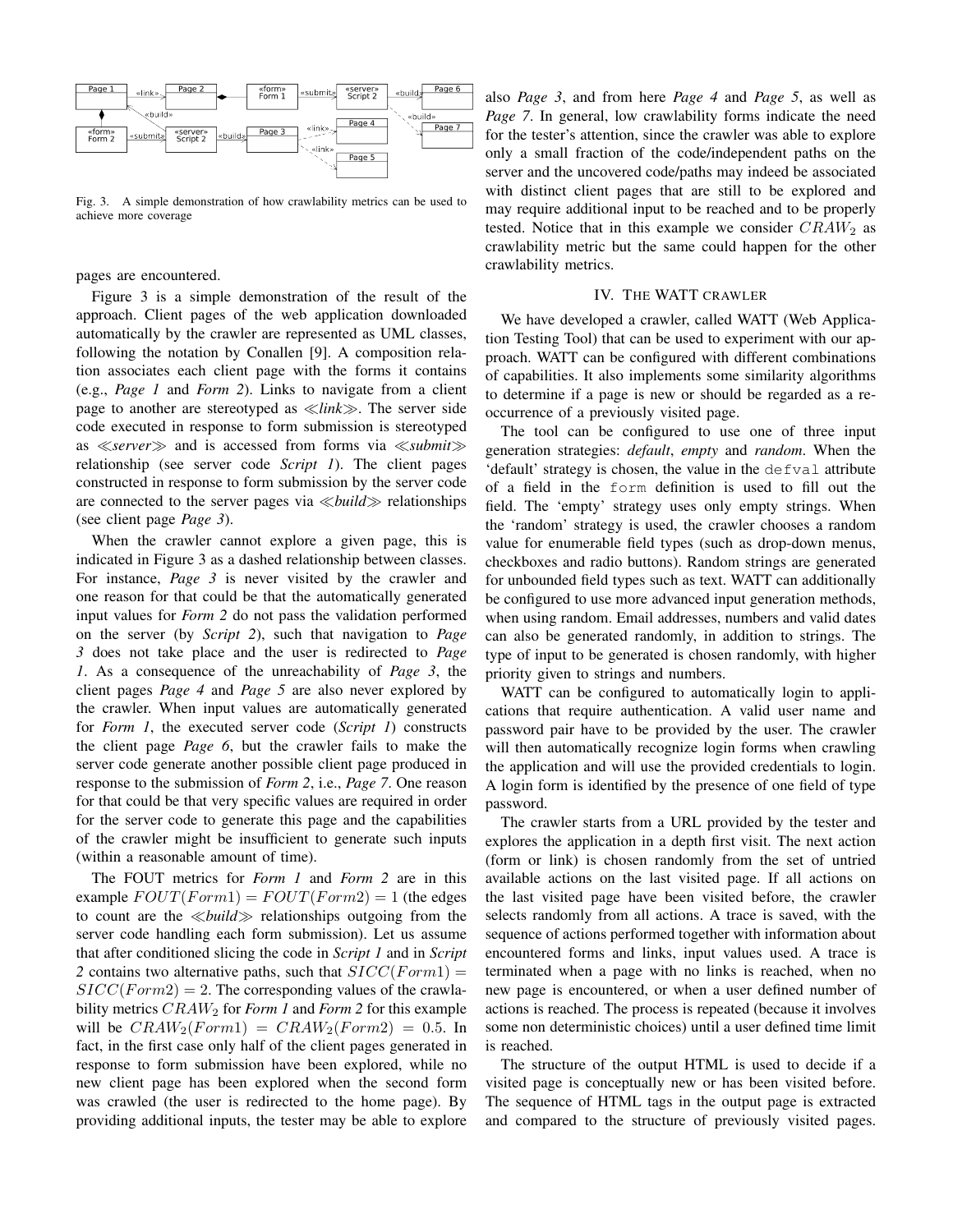

Fig. 4. Histogram showing DFOUT and  $CRAW_2$  for forms of WebChess

In some cases two pages can be conceptually the same but have slightly different structure. A simple example of this is a page that displays items in table format. If two instances of this page are encountered but contain a different number of items in each table, a structural comparison would put them in different equivalence classes. To avoid (or minimize) this, we use a similarity measure. If the similarity measure is above a predefined threshold, the two pages are considered to be of the same class. For two pages  $P_i$  and  $P_j$ , their similarity is calculated using the following formula:

$$
Sim = 2 \times |LCS|/(|Seq(P_i)| + |Seq(P_j)|)
$$

Where  $Seq(P_i)$  and  $Seq(P_j)$  are the sequences of HTML tags for pages  $P_i$  and  $P_j$ , respectively; LCS is the longest common subsequence between  $Seq(P_i)$  and  $Seq(P_i)$ . If no pages that satisfy the similarity measure are found, the new sequence is assigned to a new class.

#### V. EVALUATION

The aim of the experiments we conducted was to validate empirically the proposed crawlability metrics. Specifically, the *goal* is to determine whether low crawlability values are associated with the existence of unexplored parts of a web application.

#### *A. Research questions*

The overall goal of the evaluation can be decomposed into the following research questions:

- RQ1 [Crawlability as indicator of unexplored pages]: Are the crawlability metrics good indicators of crawlability, thus of the presence of unexplored pages?
- RQ2 [Role of conditioned slicing]: Does conditioned slicing improve crawlability metrics based on the computation of the interprocedural cyclomatic complexity?

RQ1 is the main research question that motivated our work: crawlability metrics are supposed to be useful to highlight forms that lead to unexplored pages. We answer to RQ1 by means of two pieces of evidence: (1) we verify that the ranking by increasing crawlability correspond to (i.e., negatively correlates with) the ranking of forms by unexplored pages; and, (2) we train a binary classifier based on crawlability metrics to discriminate completely explored forms from partially explored ones. The first piece of evidence is purely observational, since it deals just with the existence of a negative correlation. The second piece of evidence is much stronger, since metrics are used as predictors of forms that have been explored only partially during crawling. Hence, the second part of the validation is clearly more important and relevant for testing.

RQ2 deals with our conjecture that without slicing the cyclomatic complexity is a poor indicator of the independent paths that lead to different client page generation. This is due to the common practice of implementing multiple behaviors in a single server component to accommodate different requests or requests made in different states. For this research question we use the same pieces of evidence as for RQ1, but we focus on the comparison between SICC and ICC. We expect an improvement (in correlation and/or predictive power) when SICC is used instead of ICC.

#### *B. Metrics*

To answer the research questions above, we compute the crawlability metrics described in Section II then, we manually determine the number of missing pages among those outgoing from a form.

These are the client pages built by the server component executed after form submission that are never visited by the crawler. In Figure 3 they are the client pages reachable from the *«server*» components *Script 1* and *Script 2* along dashed lines. We count the number of such client pages, missing in the model downloaded by the crawler, and indicate them as the metrics DFOUT:

• DFOUT [Delta Fan OUT]: Number of distinct client pages that the crawler is unable to download when a given form is reached.

To answer RQ1, we measure the Spearman's rank correlation between crawlability metrics and DFOUT. We expect low crawlability to be associated with high DFOUT, hence a negative correlation between crawlability and DFOUT. We also train a threshold-based classifier on our metrics. More precisely, we apply the *leave-one-out* cross-validation procedure, by performing the following steps: (a) forms are manually classified as crawlable or not, depending on the conditions DFOUT = 0, DFOUT  $\neq$  0; (b) a classifier is trained on all but one sample, by determining the threshold for the crawlability metric that maximizes the F-measure (harmonic mean of precision and recall); (c) the class predicted for the sample that was left out is marked as correctly or incorrectly classified; (d) steps (b), (c) are repeated for all the samples. The ratio of correctly classified samples over all samples gives the accuracy of the classifier.

We compare our results with the accuracy obtained by the 'a priori' classifier (a.k.a. biased classifier), i.e. the classifier which predicts whether a sample belongs to a class or the other based on the a-priori probabilities. To answer RQ2 we consider correlation and prediction accuracy with and without conditioned slicing (i.e., using SICC vs. ICC).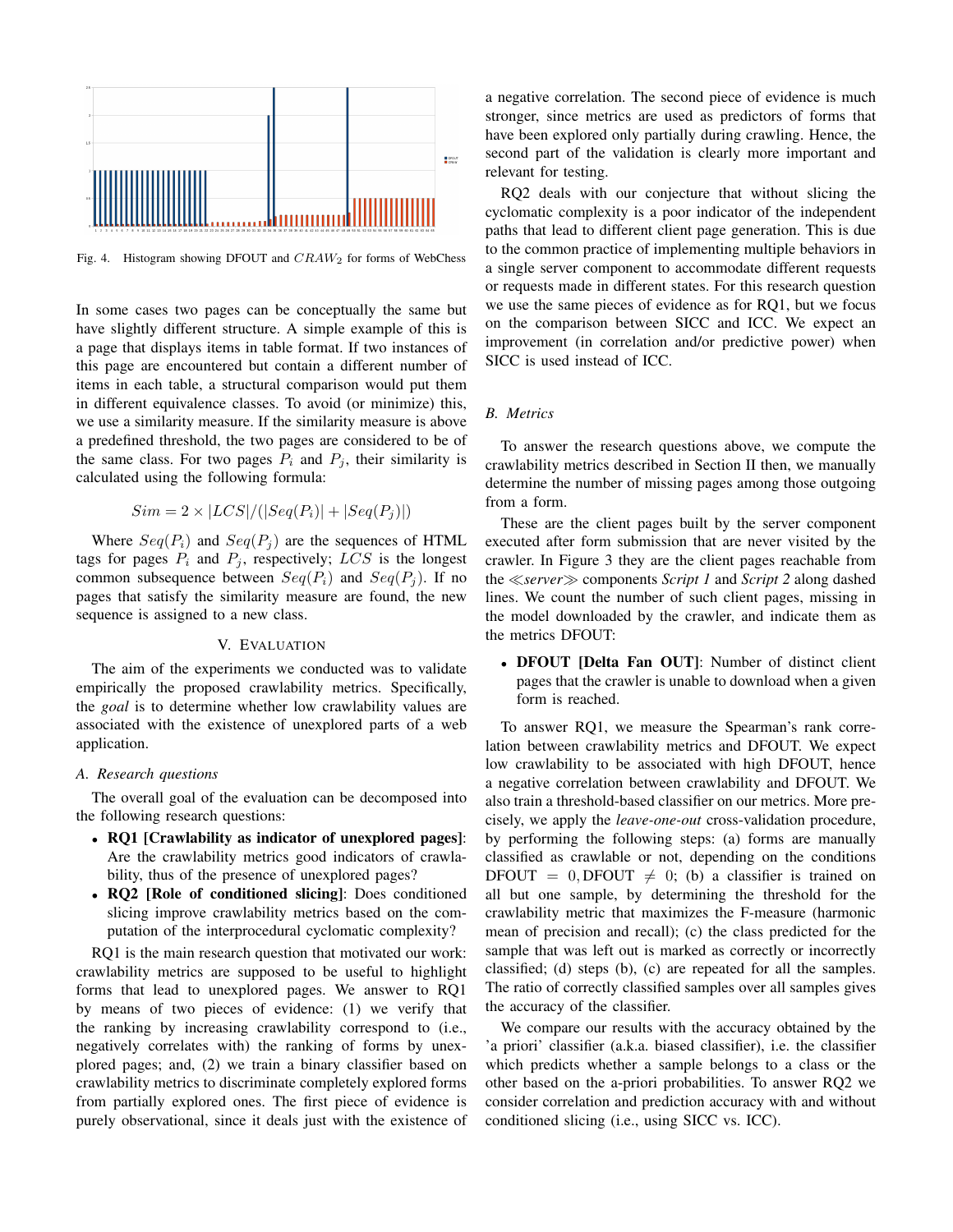| Web app   | <b>PHP</b> files | Lines of PHP code | <b>Downloads</b> |
|-----------|------------------|-------------------|------------------|
| FAOForge  | 19               | 834               | 5.264            |
| WebChess  | 24               | 2.701             | 24.751           |
| News Pro  | 30               | 5.473             | n.a.             |
| TimeClock | 62               | 14.980            | 22.328           |

TABLE I WEB APPLICATIONS SUBJECTED TO AUTOMATED CRAWLING IN THE EXPERIMENTS

|           | <b>Discovered</b> |       | <b>Total</b>  |                 | <b>Requests on</b> |
|-----------|-------------------|-------|---------------|-----------------|--------------------|
| Web app   | <b>Pages</b>      | Forms | <b>Traces</b> | <b>Requests</b> | Forms              |
| FAOForge  | 22                | 23    | 6.676         | 99.340          | 27.116             |
| WebChess  | 28                | 65    | 784           | 25,228          | 12,095             |
| News Pro  | 58                | 17    | 12.033        | 89,892          | 16,979             |
| TimeClock | 65                | 21    | 112           | 111.463         | 38.751             |

| TABLE II                                |  |  |  |  |
|-----------------------------------------|--|--|--|--|
| <b>CRAWLER ACTIVITY PER APPLICATION</b> |  |  |  |  |

# *C. Subjects*

For the evaluation we applied our metrics to four opensource PHP applications taken from code repositories available on the Internet (e.g. Sourceforge<sup>1</sup>) and already used by other researchers in their works about Web testing [3], [2], [23]: FaqForge 1.3.2, Webchess 0.8.4, Utopia News Pro 1.4.0 and TimeClock 1.0.4. Table I summarizes the size of the applications, in terms of their PHP files and PHP-executable lines of code. It also reports the number of user downloads (if provided by the repository). FaqForge is a small application to create and manage documents. Webchess is a medium size application that allows a community of users to play chess together by means of a web interface. Utopia News Pro is a medium size template-based news management system. Timeclock is a medium size web application that provides features to track the employee working time for daily activities and vacation.

### *D. Experimental procedure*

For each application, the following steps have been performed:

- 1) We downloaded and installed the application.
- 2) We ran the crawler for 10 hours, a summary of the activity performed is listed in Table II).
- 3) We ran our tool to analyze the PHP code of the application to measure the crawlability metrics for the set of discovered forms.
- 4) We manually determined DFOUT for each discovered form (this required both executing the applications and looking at the application code). This task has been performed by one of the authors not involved in crawling and in crawlability measurement.
- 5) We trained a threshold-based classifier on each of our metrics and evaluated its accuracy. We correlated our metrics with DFOUT.

<sup>1</sup>http://sourceforge.net

| Web app                | Rho      | <b>P-value</b> |  |  |
|------------------------|----------|----------------|--|--|
| $CRAW_0 = Coverage$    |          |                |  |  |
| FAQForge               | $-0.049$ | 0.823          |  |  |
| <b>WebChess</b>        | 0.172    | 0.172          |  |  |
| News Pro               | $-0.661$ | 0.003          |  |  |
| <b>TimeClock</b>       | $-0.395$ | 0.003          |  |  |
| $CRAW_1 = FOUT/ICC$    |          |                |  |  |
| FAOForge               | $-0.23$  | 0.290          |  |  |
| <b>WebChess</b>        | $-0.05$  | 0.681          |  |  |
| News Pro               | $-0.76$  | 0.002          |  |  |
| TimeClock              | $-0.87$  | $2.11e-7$      |  |  |
| $CRAW_2 = FOUT / SICC$ |          |                |  |  |
| FAQForge               | $-0.09$  | 0.681          |  |  |
| <b>WebChess</b>        | $-0.72$  | 1.41e-11       |  |  |
| News Pro               | $-0.54$  | 0.04           |  |  |
| TimeClock              | $-0.86$  | 5.22e-7        |  |  |

TABLE III SPEARMAN'S RANK CORRELATION RESULTS

The WATT tool was configured with the following capabilities activated: *random string*, *credentials* and *numbers*. In fact, our previous studies [17] indicate that this combination is associated with the best crawler's performance.

#### *E. Experimental results*

Figure 4 shows the manually determined values of DFOUT (in blue/dark gray) and  $CRAW_2$  (in red/light gray) for each form of WebChess. Values are ordered from left to right by increasing values of the metric  $CRAW_2$ . Similar plots have been produced for the other three applications and for the alternative crawlability metrics  $CRAW_0$ ,  $CRAW_1$ . From these plots, we can argue that a threshold-based classifier is quite likely to be able to discriminate fully explored from partially explored forms, based on the crawlability metrics. A negative correlation is also quite apparent:  $CRAW_2$  increases in the region where DFOUT goes to zero.

Spearman's  $\rho$  correlation coefficients between the ranking by increasing DFOUT and increasing  $CRAW_i$  with  $i =$ 0, 1, 2, are listed in Table III, along with the corresponding p-values.

We can notice that: (a) a moderate to strong negative correlation exists (statistically confirmed) between DFOUT and  $CRAW_2$  for WebChess ( $\rho = -0.72$ ), News Pro ( $\rho = -0.54$ ) and TimeClock ( $\rho$ =-0.86); (b) a strong negative correlation also exists (statistically confirmed) between DFOUT and  $CRAW_1$ for News Pro ( $\rho$ =-0.76) and TimeClock ( $\rho$ =-0.87); (c) a moderate negative correlation exists (statistically confirmed) between DFOUT and  $CRAW_0$  for News Pro ( $\rho$ =-0.66) and TimeClock  $(\rho=-0.39)$ ; (d) no correlation could be established between DFOUT and our metrics for the application FAQForge.

The accuracy (ratio of successfully classified forms) for classifiers trained on each of our metrics is shown in Table IV along with the baseline accuracy of the 'a priori' classifier. All classifiers perform quite poorly on FAQForge. This is an expected result, given the lack of any significant correlation between crawlability metrics and DFOUT for this application. If we restrict our analysis to the three applications (bottom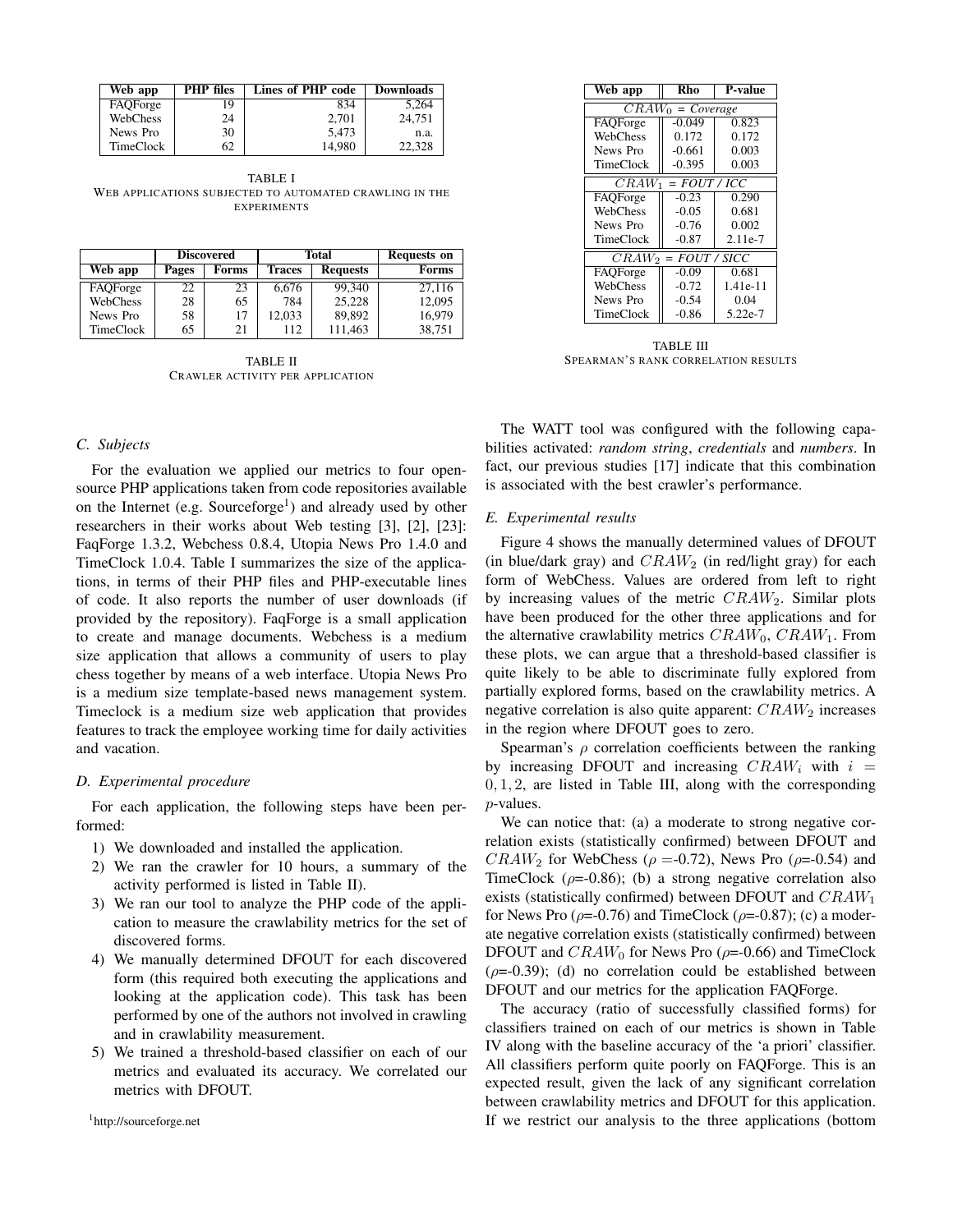| Web app   | $CRAW_0$ | $_{CRAW_1}$ | CRAW <sub>2</sub> | a Priori |
|-----------|----------|-------------|-------------------|----------|
| FAOForge  | 0.35     | 0.39        | 0.61              | 0.87     |
| WebChess  | 0.51     | 0.51        | 0.95              | 0.62     |
| News Pro  | 0.82     | 0.94        | 0.88              | 0.59     |
| TimeClock | 0.92     | 0.95        | 0.95              | 0.75     |

TABLE IV ACCURACY FOR CLASSIFIERS TRAINED RESPECTIVELY ON  $CRAW_0$ ,  $CRAW_1$  and  $CRAW_2$  vs. The 'A PRIORI' CLASSIFIER



Fig. 5. Histogram showing DFOUT and  $CRAW_2$  for forms of FaqForge

of Table IV) for which a correlation does exist between crawlability metrics and DFOUT, we can notice that: (a) in two out of three cases all crawlability metrics are superior to the 'a priori' classifier; (b) in all three cases  $CRAW_2$  is superior to the 'a priori' classifier; (c) in two out of three cases  $CRAW_2$  is superior to  $CRAW_0$  and  $CRAW_1$ ;

RQ1: These results provide support to our main research hypothesis, namely that crawlability is an indicator of unexplored pages. This is confirmed by the correlation between crawlability metrics and DFOUT and by the accuracy of the classifier trained on our crawlability metrics. The support is partial, since it was obtained for three subjects (WebChess, News Pro, TimeClock) out of four using  $CRAW_2$  (see Table III), and two (News Pro, TimeClock) out of four for  $CRAW_1$ and  $CRAW<sub>0</sub>$ . For the application FAQForge, crawlability metrics are not good indicators of unexplored web site portions.

RQ2: Computing the interprocedural cyclomatic complexity after conditioned slicing improved the ranking by increasing crawlability of WebChess, for which the correlation is statistically significant. For TimeClock the difference of *Rho* between SICC and ICC is negligible. For News Pro the use of conditioned slicing leads to a decrease of the correlation. Hence, our research hypothesis about the usefulness of conditioned slicing is only partially supported by the experimental results. Such usefulness seems to be quite application-dependent. We argue that while dispatcher-based web applications, where a single script handles all requests, are expected to benefit from conditioned slicing, modern web applications, that are already properly modularize, are unaffected or negatively affected (e.g., when the sliced code remains highly complex, due to the input processing it performs) by conditioned slicing.

#### *F. Discussion*

We split the discussion by web application analyzed:

FaqForge. Only a small portion of this application is devoted to checking and processing the inputs coming from the user through forms. In fact, such a task is mainly delegated by the application to the database access layer (e.g., an INSERT may fail if inappropriate data is passed, which later results in empty or error pages displayed to the user). This feature makes the crawler able to explore most discovered forms exhaustively. In fact, the observed DFOUT is greater than 0 only for 3 out of 23 forms discovered by the crawler.

The lack of a good performance of our metrics as indicators of crawlability and hence of unexplored pages can be mainly due to a set of forms which have low crawlability, but are not associated with any unexplored page. They correspond to the leftmost histograms in the plot for FaqForge shown in Figure 5. The low crawlability of these forms is due to the existence of lots of statements / many independent paths in the server code that are not eliminated by conditioned slicing. Such paths are associated with presentation variants of the generated pages, which do not depend on the input. In fact, the branches taken at the decision points for such paths are known, once the state of the form originating the server request is set, but the conditioned slicing technique we are using is not smart enough to determine that these conditions are not open for the forms being analyzed. If we remove these forms from the ranking, we obtain  $rho = -0.66$  and  $p$ -value = 0.006607.

Visual inspection of the histogram in Figure 5 (left) reveals that the ranking is indeed useful and meaningful, with the exception of the leftmost forms. In fact, the three forms with  $DFOUT > 0$  are at position 9, 10 and 12, out of 23. We can notice that between position 1 and 12 the crawlability metrics assume values which are very close to each other, while after position 12 there is a substantial increase. This corresponds roughly to a partition of the forms into low crawlability and high crawlability ones. We can notice that all three forms having DFOUT  $> 0$  belong to the low crawlability group.

WebChess. We observed that only  $CRAW_2$  correlates with DFOUT and is a good predictor of the presence of unexplored pages. By analyzing the application and its code, we noticed that WebChess can be considered as a quite monolithic application. Most of the features (user preferences update, games management, etc.) are controlled by a huge PHP page ("mainmenu.php"), accessed by the user from the main client page by means of several forms (e.g., update user preference form, accept or reject invitation to play, etc.). As "mainmenu.php" contains the code that implements both logic and interface of several features, the complexity of its code (measured by ICC) is definitely over-estimating the different client pages that may be generated by each specific form. The slicing-based metric SICC, instead, provides a better estimate, since it isolates the code related to each form and it considers only the complexity of this code.

News Pro and TimeClock. We observed that all the crawlability metrics correlate with DFOUT in a statistically significant way and are good predictors of the presence of unexplored pages. By looking at the application code, we noticed that this is well-organized and structured for both applications. In fact, each application feature (e.g., user account management and office creation for TimeClock) executed from a form is implemented by a specific PHP code in a dedicated page (e.g.,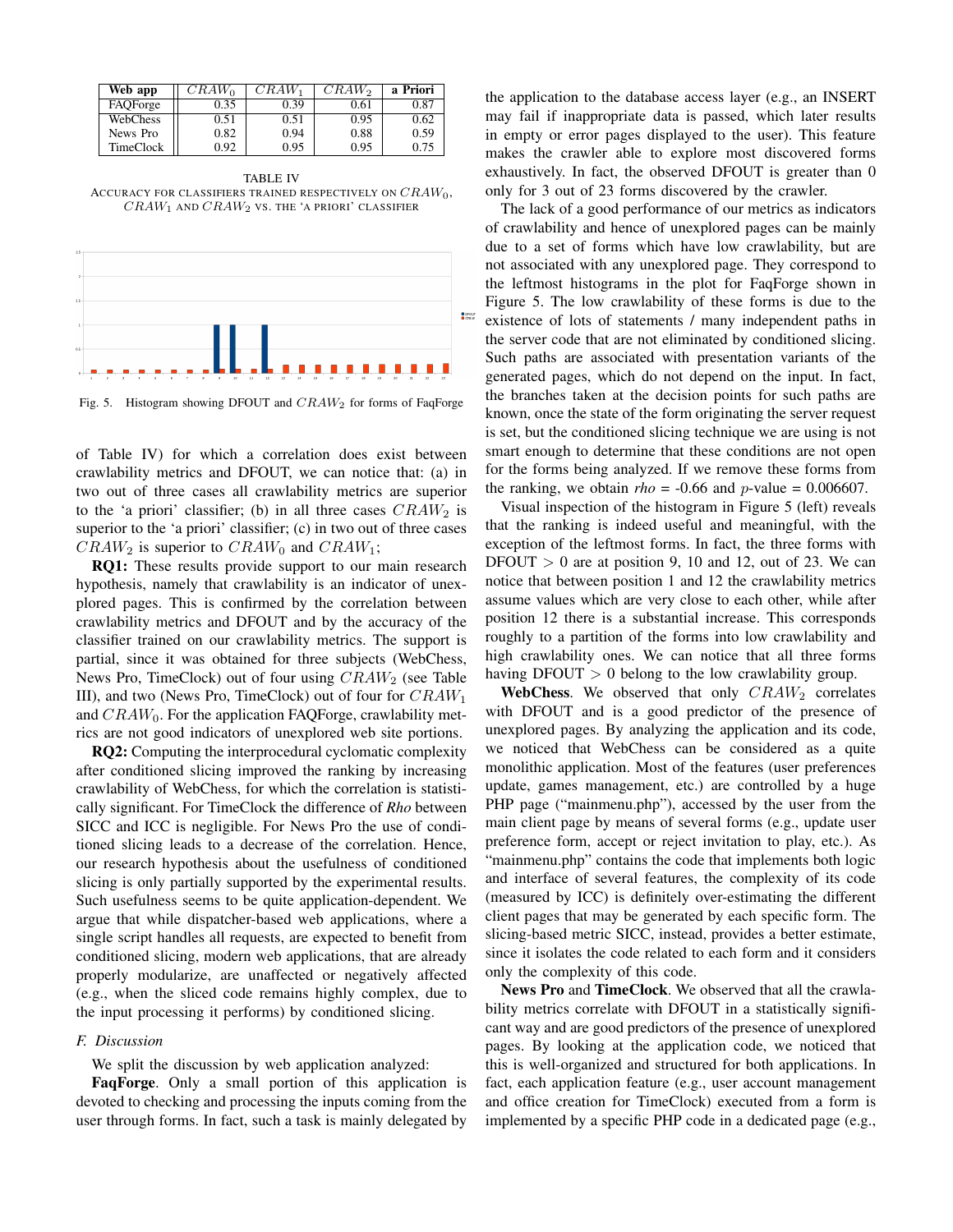in TimeClock the "createUser.php" page controls the creation of a new user account) and a large amount of PHP code is devoted to check and process user inputs. Hence, in News Pro and TimeClock the control-flow complexity of each PHP code related to a form is a good indicator of the number of distinct client pages that can be generated, even when conditioned slicing is not used.

Overall Considerations Overall, results indicate that, a part from a subject (namely FAQForge), crawlability metrics are good indicators of the presence of unexplored pages. The ranking produced by the crawlability metrics or the output of the classifier are potentially very useful to understand which parts of the application need further (manual) crawling and testing effort. Metrics performance varies with the typology of the application under test. Monolithic applications which comprise a single or few huge components with a lot of responsibilities require a quite resource-consuming metric such as  $CRAW_2$ , which leverages the conditioned slicing approach to discern every single feature related to each form. On the other hand, applications which split clearly their features on different components require cheaper metrics such as  $CRAW_0$  or  $CRAW_1$ . Furthermore  $CRAW_1$  performs better than  $CRAW_0$  again at the price of a slightly more demanding algorithm.

# *G. Threats to validity*

*External validity* threats affect the generalization of results. The main limitations to the generalization of the obtained results are related to the limited number of applications considered and their representativeness with respect to the application domain and characteristics (e.g., we only considered four PHP applications). Further replications of the experiment can better support the obtained results. However, we chose four real applications belonging to different domains so as to make the context of our experiment as realistic and effective as possible.

*Internal validity* threats concern external factors that may affect a dependent variable. The most relevant threat concerning the internal validity is related to the subjectivity of some tasks performed in the experiment. In particular, the manual task involved in the computation of DFOUT. To limit this threat we tried to adopt a shared procedure with well defined guidelines to decide when a client page generated by the server is absent from those downloaded by the WATT crawler.

*Construct validity* threats concern the relationship between theory and observation. Our definition of the crawlability metrics CRAW was motivated by arguments about its dependence on the crawler's capabilities and on static metrics computed on the scripts handling the forms. However, different definitions of crawlability metrics may lead to different results.

*Conclusion validity* threats concern the relationship between the treatment and the outcome. We used a widely adopted, non-parametric statistical technique to determine the correlation between the ranking by crawlability and the desired ranking (by DFOUT), i.e., Spearman's rank correlation. We also used the standard cross-validation procedure to assess the performance of the classifier.

#### VI. RELATED WORK

In web applications, metrics have been used especially for usability, maintainability and evolution. Emad Ghosheh et al. [12] compare a number of papers that define and use web maintainability metrics. These are mostly source code metrics that predict maintainability of web applications. Warren et al. [22] created a tool to collect a number of metrics to measure web application evolution over an interval of time. Palmer [20] defined and validated a number of usability metrics for web applications. Navigability was among the metrics that were proved by the study to correlate to a web application's success. Although navigability and crawlability have similar context, navigability in Palmer's paper is defined in terms of sequence and layout. Dhyani et al. [10] conducted a survey of web application metrics that can be used in improving content. Bellettini et al. [4] presented TestUML, a tool that implements a testing technique for web applications in which metrics (e.g., number of pages or number of objects) are used to evaluate the coverage level and decide when to stop the testing process. To our knowledge, our proposal of metrics is the first one that addresses the crawlability of pages and forms directly.

Testability metrics have been defined and used for traditional software such as Object Oriented software for predicting testing effort. For instance, Bruntink and Deursen [7] evaluated and defined a set of testability metrics for Object Oriented programs and analyzed the relation between classes and their JUnit test cases. Jungmayr [15] suggests that testability metrics can be used to identify parts of the application causing a lower testability level by analysing test critical dependencies. However, their metric is related to fault prediction while in our case we define a crawlability metric to identify areas that could lead to additional coverage.

Available open source and commercial crawlers provide a way to navigate a web application to download its structure or report broken links. For example, webSPHINX [19] is an open source customizable spider that provides basic functionalities. JSpider<sup>2</sup> is another open source crawler that records a web application's structure to a database. However, both crawlers do not provide any support for automated form filling and submission. Teleport  $Pro<sup>3</sup>$  is a commercial crawler that provides a few additional features. The crawler gives the user the ability to provide authentication information to access password protected parts of an application. It also parses JavaScript to extract links. Benedikt et al. [5] developed the crawler VeriWeb that can be provided with input profiles that are used to fill forms. Girardi et al. [13] conducted a comparison of crawlers. They concluded that: (i) the crawlers have different strengths and weaknesses; (ii) some commercial crawlers offer more completeness; and (iii) the ability of crawlers to cover an application is closely related to their capabilities.

Raghavan and Garcia-Molina developed the crawler HiWE [21], that has quite advanced capabilities. This crawler uses

<sup>2</sup>http://j-spider.sourceforge.net/

<sup>3</sup>http://www.tenmax.com/teleport/